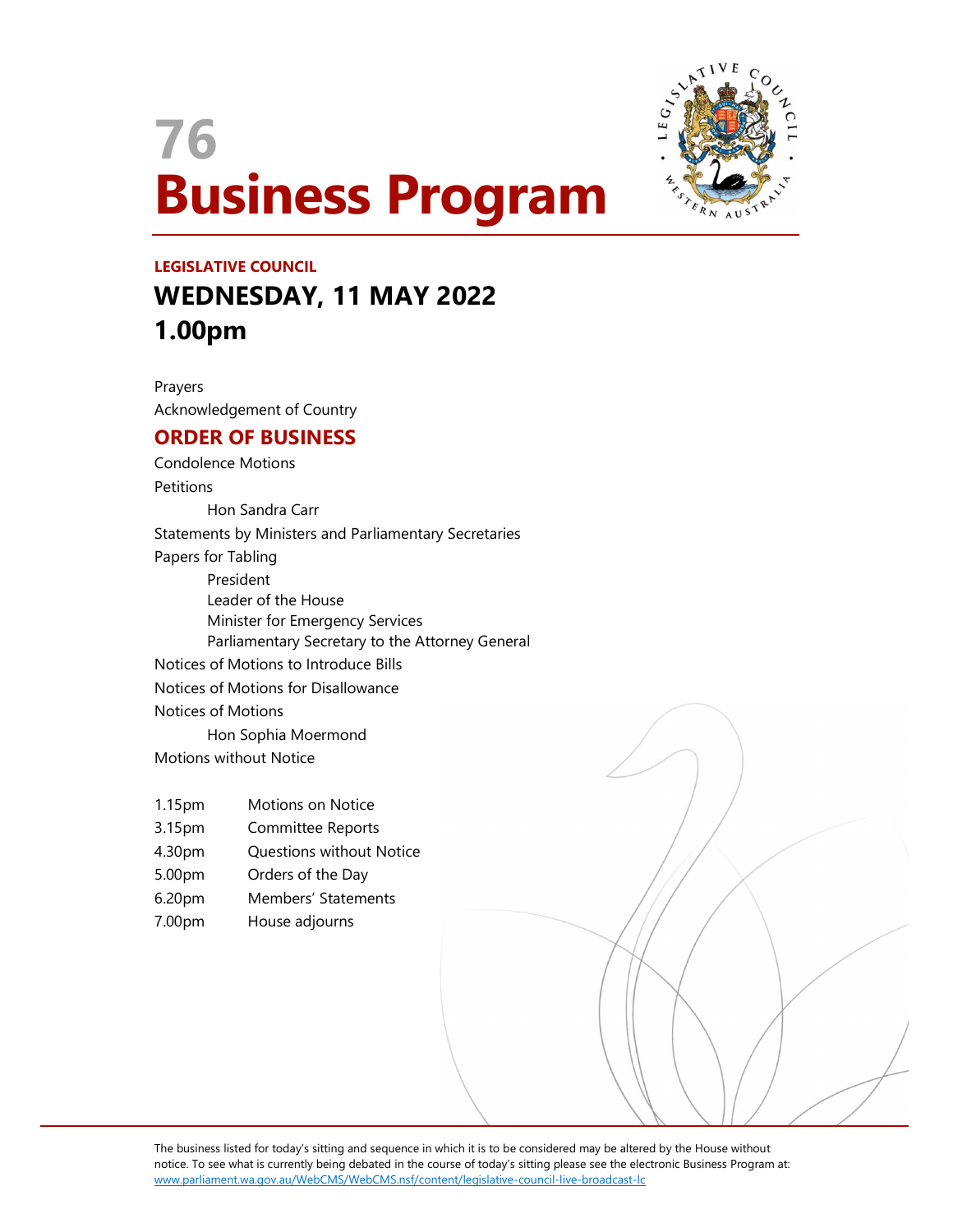#### MOTIONS ON NOTICE

 $\overline{a}$ 

#### 20. Aged Care Sector (Notice given 7 April 2022)

Hon Dan Caddy: To move —

That this House condemns the Morrison Government for its failure to provide any support for the aged care sector in the recent federal budget.

# CONSIDERATION OF COMMITTEE REPORTS

1. Joint Standing Committee on the Commissioner for Children and Young People — Report No. 1 — Annual Report 2020–2021 (Tabled 16 September 2021)

Continuation of remarks Hon Kyle McGinn — 8 mins (Wednesday, 6 April 2022) on the motion of Hon Neil Thomson that the report be noted.

See Tabled paper 678.

Time remaining on motion — 1 hour and 4 minutes. (Motion to be postponed in 4 mins). Standing Order 110(2A) and (2B) applied — 10 November 2021, 8 December 2021.

2. Joint Standing Committee on the Corruption and Crime Commission — Report No. 1 — Annual Report 2020–21 (Tabled 9 September 2021)

Continuation of remarks Hon Jackie Jarvis — 6 mins (Wednesday, 16 February 2022) on the motion of Hon Dr Steve Thomas that the report be noted.

See Tabled paper 536.

Time remaining on motion — 1 hour.

Standing Order 110(2A) and (2B) applied — 15 September 2021, 27 October 2021, 16 February 2022.

3. Joint Standing Committee on the Corruption and Crime Commission — Report No. 2 — If not the CCC … then where? An examination of the Corruption and Crime Commission's oversight of excessive use of force allegations against members of the WA Police Force (Tabled 9 September 2021)

Continuation of remarks Hon Nick Goiran — 4 mins (Wednesday, 23 February 2022) on the motion of Hon Dr Steve Thomas that the report be noted.

See Tabled paper 537.

Time remaining on motion — 1 hour.

Standing Order 110(2A) and (2B) applied — 13 October 2021, 17 November 2021, 23 February 2022. Government Response Tabled 30 November 2021 (Tabled Paper 913).

4. Joint Standing Committee on the Corruption and Crime Commission — Report No. 3 — 'A GOOD YEAR'. The work of the Parliamentary Inspector of the Corruption and Crime **Commission** (Tabled 24 February 2022)

Consideration. See Tabled paper 1085.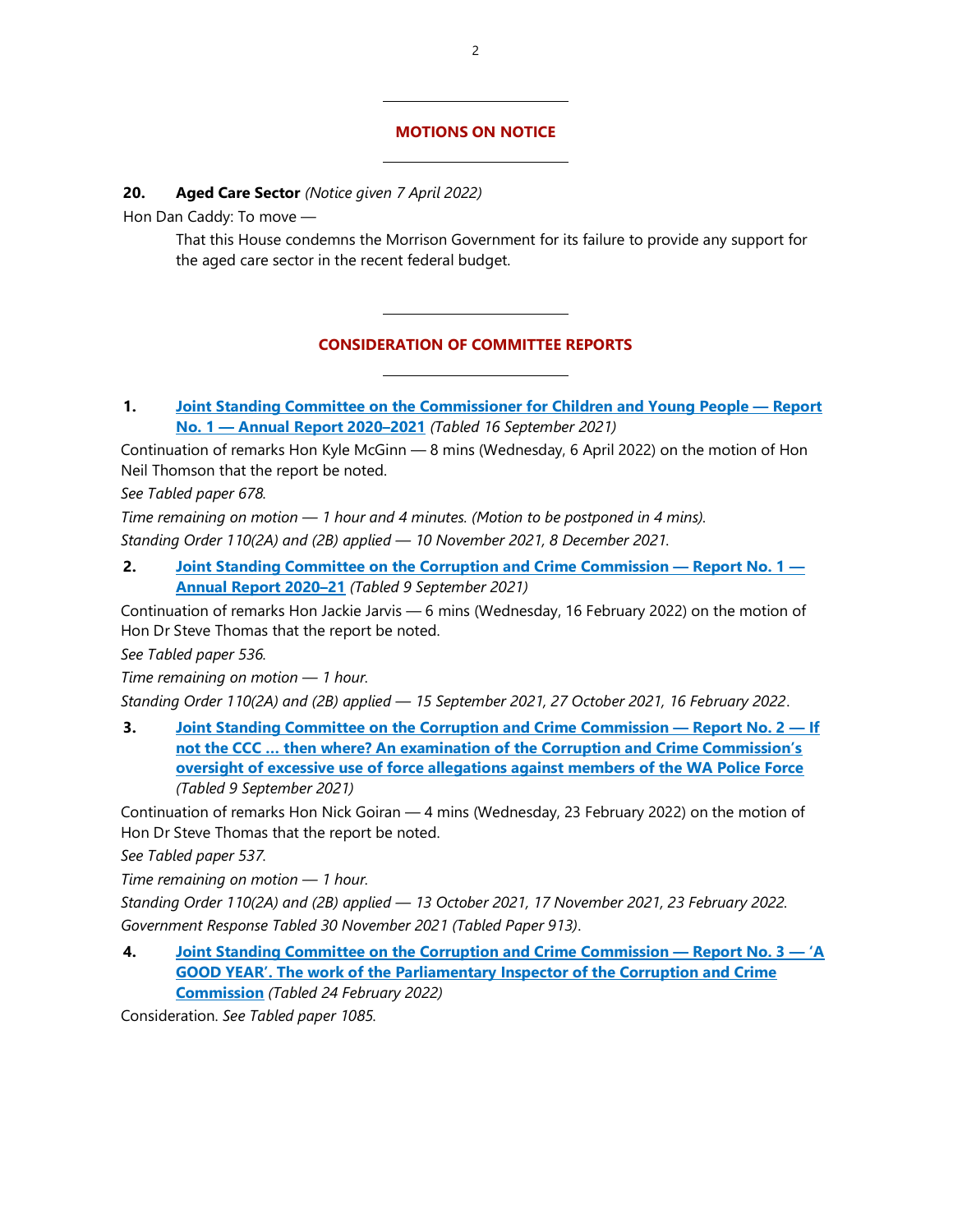5. Joint Standing Committee on the Commissioner for Children and Young People — Report No. 2 — Report Review 2020-21: Examination of selected reports by the Commissioner for Children and Young People (Tabled 18 November 2021)

Continuation of remarks Hon Pierre Yang — 5 mins (Wednesday, 16 March 2022) on the motion of Hon Jackie Jarvis that the report be noted.

See Tabled paper 895.

Time remaining on motion — 3 hours.

Standing Order 110(2A) and (2B) applied — 16 March 2022.

6. Joint Standing Committee on the Commissioner for Children and Young People — Report No. 3 — The merits of appointing a commissioner for Aboriginal children and young people (Tabled 18 November 2021)

Continuation of remarks Hon Jackie Jarvis — 5 mins (Wednesday, 23 March 2022) on the motion of Hon Neil Thomson that the report be noted.

See Tabled paper 896.

Time remaining on motion — 3 hours.

Standing Order 110(2A) and (2B) applied — 23 March 2022.

Government Response Tabled 16 March 2022 (Tabled Paper 1133).

7. Joint Standing Committee on the Corruption and Crime Commission — Report No. 4 — The definition of 'public officer' in the Corruption, Crime and Misconduct Act 2003 (Tabled 24 March 2022)

Consideration. See Tabled paper 1175.

8. Joint Standing Committee on the Corruption and Crime Commission — Report No. 5 — Police power of arrest - Parliamentary Inspector's report (Tabled 24 March 2022)

Consideration. See Tabled paper 1176.

9. Joint Standing Committee on the Corruption and Crime Commission — Report No. 6 — The Corruption and Crime Commission's unexplained wealth function — The review by the Honourable Peter Martino (Tabled 24 March 2022)

Consideration. See Tabled paper 1177.

10. Standing Committee on Environment and Public Affairs — Report No. 58 — Overview of Petitions (2 June 2021 to 2 December 2021) (Tabled 24 March 2022)

Consideration. See Tabled paper 1178.

11. Standing Committee on Estimates and Financial Operations — Report No. 85 — Consideration of the 2021-22 Budget Estimates (Tabled 30 November 2021)

Resumption of debate (Wednesday, 6 April 2022) on the motion of Hon Peter Collier that the report be noted.

See Tabled paper 937.

Time remaining on motion — 3 hours.

Standing Order 110(2A) and (2B) applied — 6 April 2022.

Government Response Tabled 15 February 2022 (Tabled Paper 1009).

12. Standing Committee on Procedure and Privileges — Report No. 66 — Person referred to in the Legislative Council — Submission not considered (Tabled 7 April 2022)

Consideration. See Tabled paper 1216.